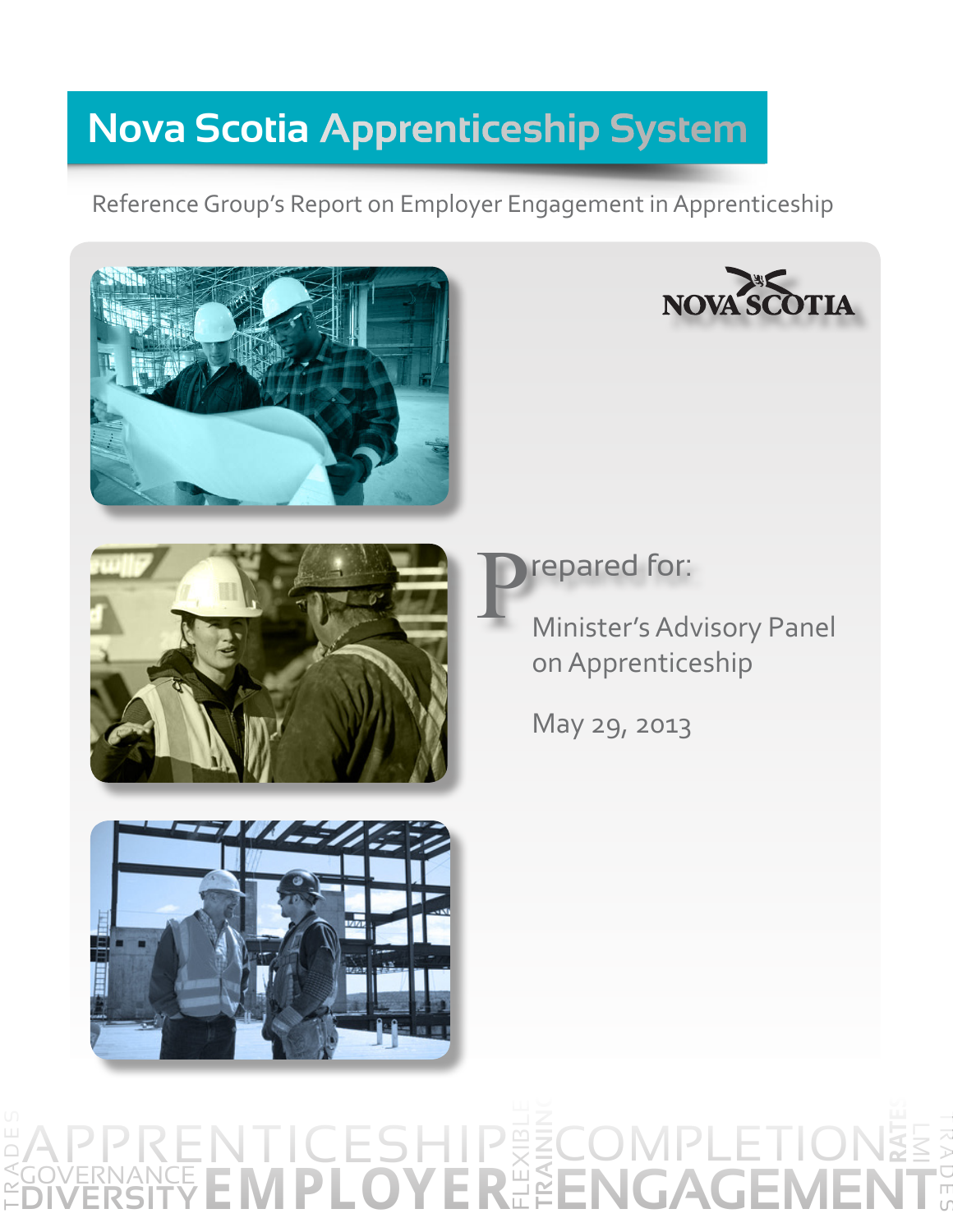# **Reference Group Findings on Increasing Employer Engagement**

The Minister's Reference Group on Apprenticeship comprised of employers, employer associations, sector councils, union representatives, NSCC and department officials met to discuss employer engagement in Apprenticeship. Where does this issue stand currently? What is the potential? What factors impact employer participation? An apprentice is an employee who is employed in a designated trade for which an apprenticeship pathway exists and whom the employer has agreed to train. Employer is defined in the apprenticeship act to be a person, corporation, partnership, unincorporated association or a municipal, provincial or other public authority and includes the parties to a recognized joint apprenticeship training committee. To proceed successfully through an apprenticeship, the employment must continue and the opportunity must be available to participate in scheduled technical training. The right combination of work experience combined with technical training positions the apprentice to challenge, in most cases, an interprovincial Red Seal exam. In Nova Scotia, too few apprentices are completing this process, too few are successfully challenging their exams and too few are completing within the ideal timeframe of four to five years. This is the reality of our current apprenticeship system in Nova Scotia and it is of great concern to the members of the Reference Group.

# **Strategic Context**

Apprenticeship, with its direct connection to the labour market, is the ultimate labour market information system. Unlike most other Canadian jurisdictions, the Apprenticeship System in Nova Scotia relies heavily on entrants with community college training and has few apprentices using the direct entry option. The heavy reliance on pre-apprenticeship training shifts the dialogue on apprenticeship to include discussions of the relevance and capacity of the pre-apprenticeship training and its linkage to the labour market and to employers.

As Nova Scotians, we understand we are facing some difficult challenges. Our economy is on the verge of significant growth but employment numbers currently lag. We are getting older and our most skilled trades people are beginning to retire in significant numbers. We are small provinces in Atlantic Canada, maintaining national standards for training and certification across 60+ designated trades is challenging and, in Nova Scotia, we don't even have the capacity to operate a full slate of programs. Many of our businesses are small, rural based enterprises which makes access to training programs problematic for apprentices who have 'to come to the city' for 6-8 weeks of in-class training and for employers who may lose these apprentices in the process when they do not return to their community.

In the face of these challenges, we also have new industrial opportunities within Nova Scotia such as the shipbuilding contract and the Maritime Link project as well as opportunities to participate in significant industrial and energy development projects in other parts of Atlantic Canada. We will need our society to value opportunities in the skilled trades unlike ever before and yet investment in the apprenticeship system is not even keeping pace with current demand.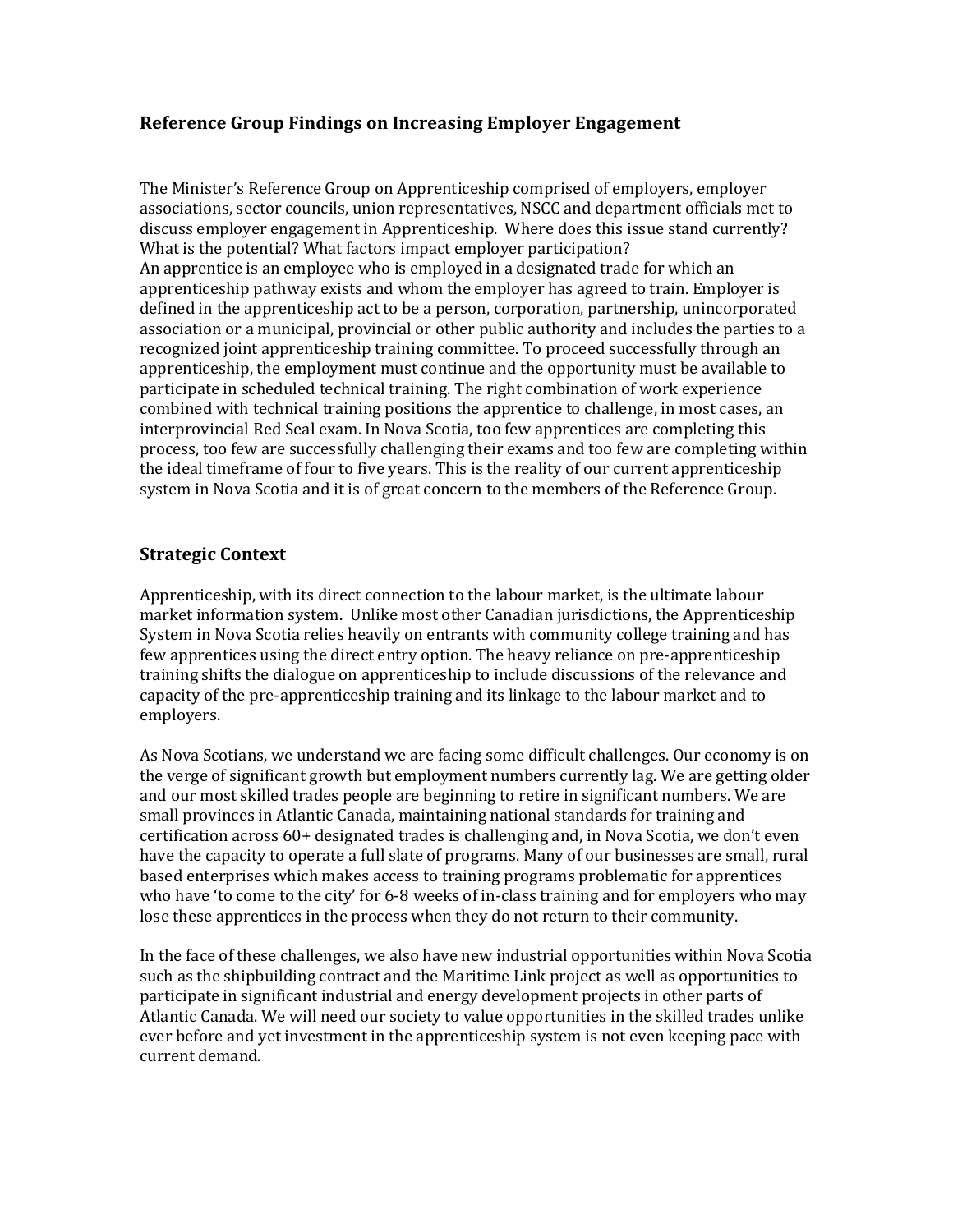We have learned from each other through our discussions - one size does not fit all. Sector by sector, industry by industry, trade by trade, business by business - the capacity varies greatly, affecting our ability to be engaged in apprenticeship to support apprentices and to contribute to what we believe to be a valuable system. We discussed the investment and institutional structures (associations, committees, collective agreements and funding) that support and have led to successful apprenticeship experiences within many of the commercial/industrial construction sector trades. We explored the Boat Builders model with its employer and apprentice supports and alternative approaches to technical training. We also discussed the difficulties employers encounter when navigating in the system without these kinds of supports.

Technology is ever changing. The demands of a given trade are constantly evolving. The need for direct dialogue, effective and timely decision making are critical to a successful apprenticeship system. Whether the program elements are career exploration, bridging programs, pre-apprenticeship or apprenticeship, we need to be connected as employers and as a system responsible for delivering the skills on which our economic future will be built.

For the majority of the Reference Group, our successes at influencing apprenticeship and pre-apprenticeship are few. Employers are frustrated by decision making processes that seem disconnected from each other and like a black box to the rest of us. Budget allocations and schedule changes don't seem to connect to industry demand for training and services. In some cases, there are too many pre-apprentice seats, while too few sections of apprenticeship technical training are available. Many employers register an apprentice and, to them, it is really the end of their job as far as they are concerned, leaving the rest up to the apprentice. If the apprentice complains about some aspect of their experience, employers may become reluctant to continue participation in the system. Change seems to take a very long time to someone from the outside looking in.

How to engage employers? Realign decision making structures. Employers make decisions every day and we do not want to wait years to see a trade regulation through the process. We do not want to go back to a college Program Advisory Committee meeting where our voices had no weight. We will be reluctant particularly in a non-compulsory trade to release an apprentice to attend a technical training after a previous bad experience.

All is not broken, but the system is struggling. Where do we go from here?

# **Strategic Recommendations on System Governance**

The Reference Group after considerable deliberation and having considered models of apprenticeship delivery and governance in other Canadian jurisdictions has concluded that Nova Scotia should:

• Establish a governance model that increases accountability and industry involvement in strategic planning, oversight, resource allocations and program outcomes. Delegate regulatory authority to the corporate board, trade and ad hoc committees.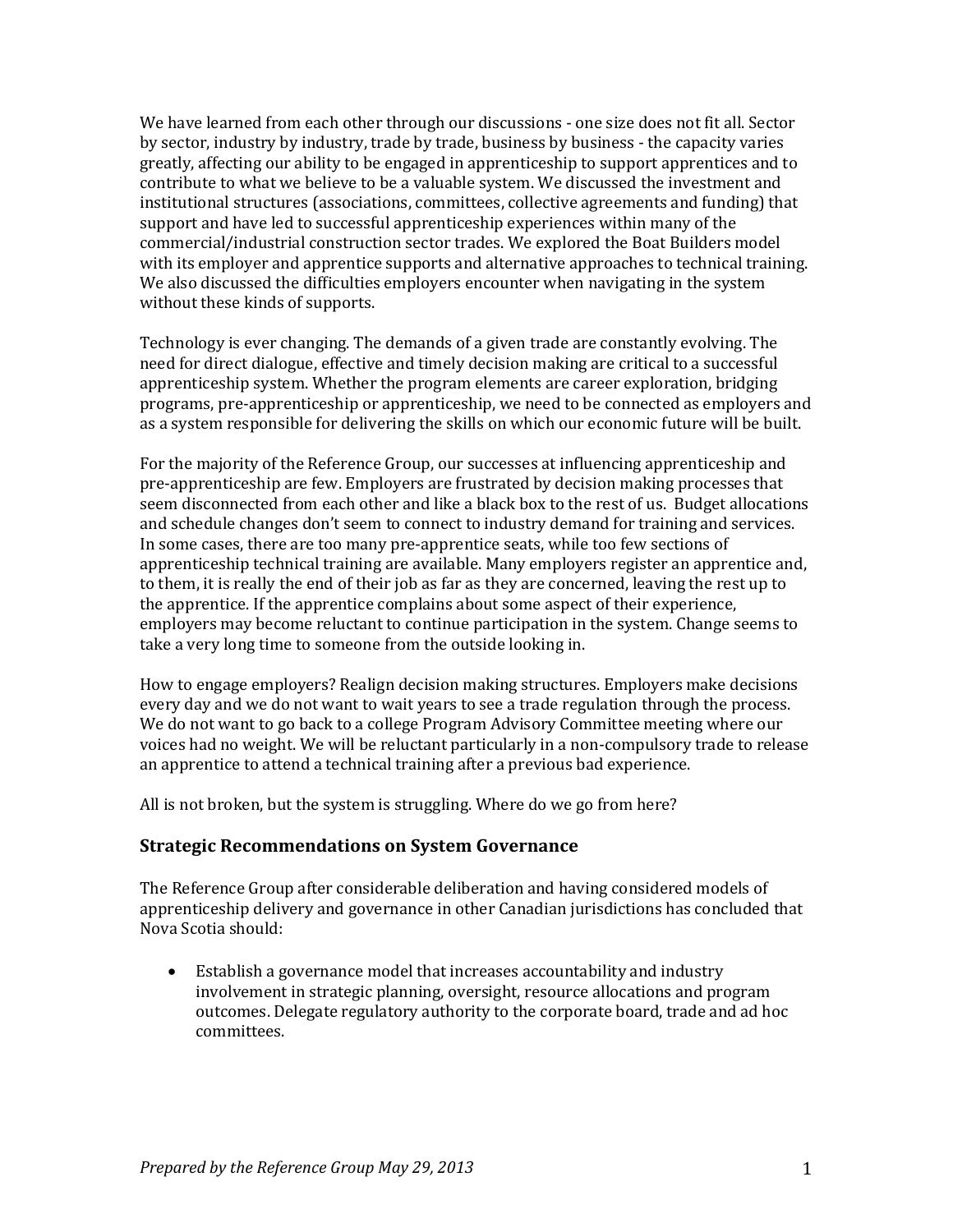• Create a system of Trade Committees where industry has the authority to exercise a sense of control and autonomy over what is going on in their specific trade relative to training.

We understand that in recommending a new approach to system governance that apprenticeship will continue to be a shared responsibility with accountability to all Nova Scotians for the system's ability to contribute to the economy and society; to government for funding and policy; and to journeypersons, apprentices and employers practicing their trades to ensure an effective, responsive and accountable system of training and occupational regulation.

The new apprenticeship governance must incorporate representation and accountability to each of these three participants- industry and society as a whole; government and specific trades. This should be achieved through representation at the corporate board level and through the use of trade and ad hoc committees. A specific discussion of the details of a possible governance model is presented later in this report.

The Reference Group recommends the new governance structure and its mandate should be guided by the following vision, desired outcomes and guiding principles.

# **A New Vision**

An industry-led apprenticeship system that builds and maintains a highly skilled and diverse workforce contributing to the economic success of Nova Scotia through changing economic times.

# **Desired Outcomes**

- An apprenticeship system driven by excellence that responds to the labour market needs of the Nova Scotia economy, remaining flexible and adaptive to changing economic and industry conditions.
- An apprenticeship system where employers actively engage as leaders in the full continuum - from labour market planning to post-journeyperson training, from governance to a skilled labour force.
- A re-defined apprenticeship system inclusive of trade career decision making, youth exploration and bridging programs that engage historically under-represented groups (women, African Canadians, Aboriginal peoples, immigrants and those living with disabilities), assessment including prior learning assessment, preapprenticeship, technical training and on the job training – both for apprentices and journeypersons.
- An apprenticeship system that acknowledges and provides for the different needs of the different trades, establishing relevant and integrated training pathways and enabling trade direction/advice regarding each program.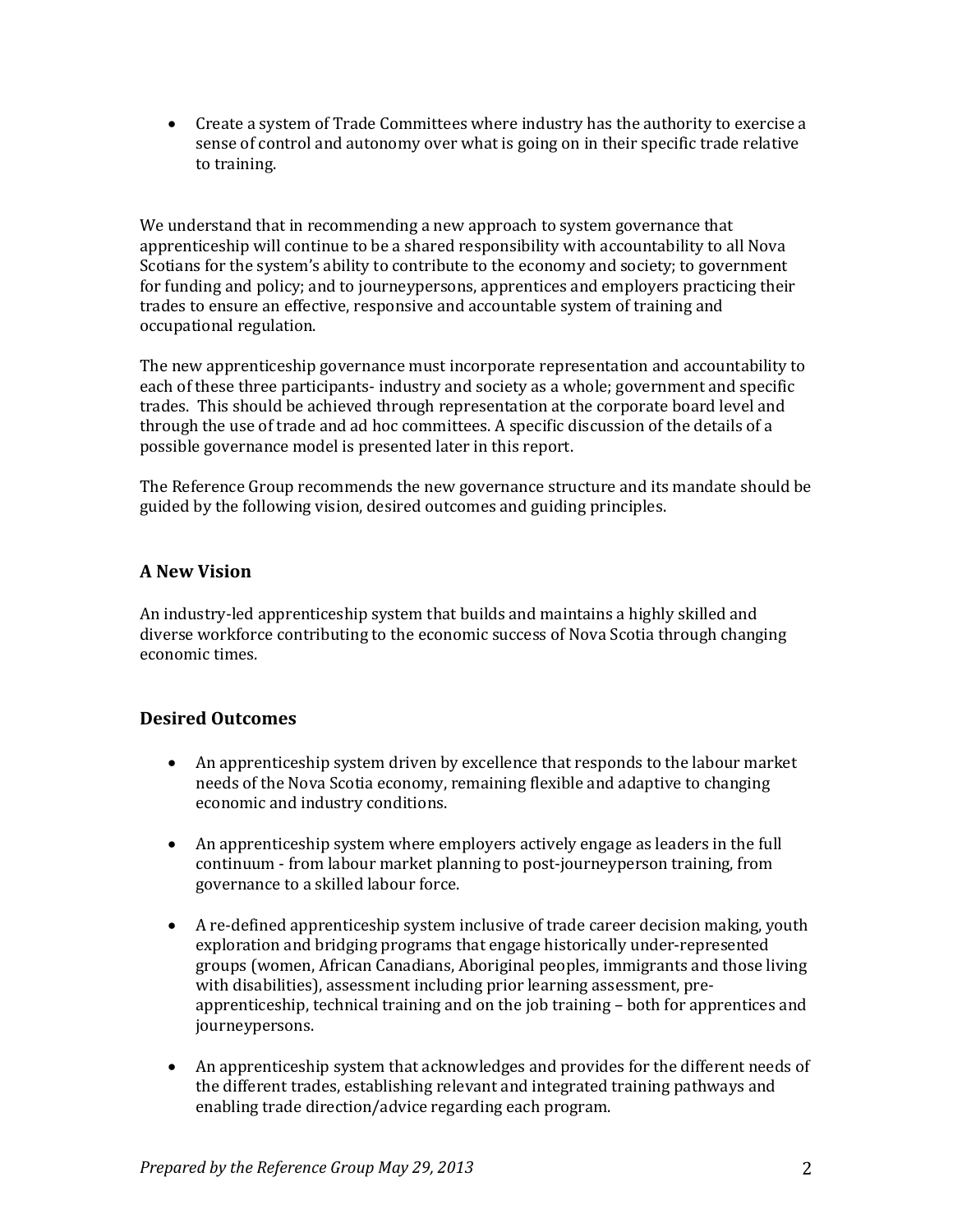- An apprenticeship system that provides meaningful opportunities for all population groups, living throughout the Province.
- An apprenticeship system that takes advantage of promising practices from other Canadian jurisdiction and is harmonized at the program level with the three other apprenticeship systems in Atlantic Canada.
- An apprenticeship system that uses technology to significantly enhance the delivery of the system to all partners, coordinating multifaceted training approaches, optimizing administration, and addressing geographic issues and that operates as an extension of the workplaces that it serves.
- An apprenticeship system that is sufficiently funded to move apprentices along their journey without interruption, achieving higher completion rates through more effective conversion to apprentices of pre-apprenticeship, youth and bridging program participants.

# **Guiding Principles**

The Apprenticeship System should be:

- Industry led and industry driven
- Built on successes already in the system; focused on quality
- Funded and resourced linked to the demand for services As registrations increase, so must funding to ensure an opportunity for completion
- Focused on the employer and the apprentice Before they engage in the journey they should be guaranteed access to system supports and training that will ensure their success, including bridging programs and essential skills programming
- Focused on labour market alignment, embracing the need for diversity, recognizing the need to encourage entry into a much wider range of trades
- Leveraging Atlantic synergies/efficiencies, maintaining high standards while optimizing program delivery
- Accountable and transparent to all stakeholders for decisions, resource allocations and performance
- Establishing standards and accountabilities for all participants- apprentices; employers; joint registration agreement participants; training providers and service providers
- Making decisions with industry, based on a comprehensive view of the trade and all aspects of programming relevant to the particular trade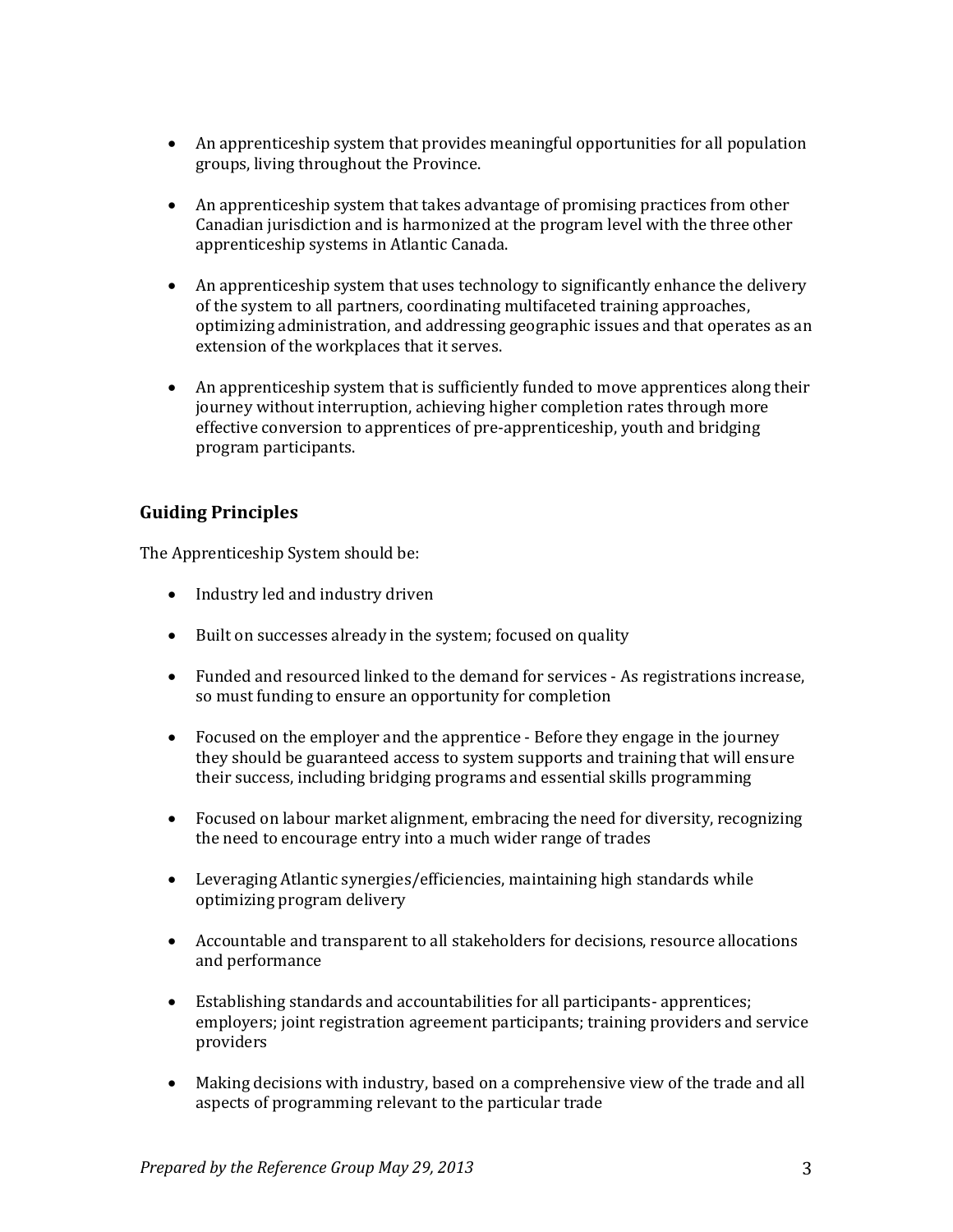• Flexible, responsive and innovative, open to multiple solutions and recognizing that one size will never fit all

# **Strategic Recommendations on System Operations**

The following recommendations embrace several themes that developed over the course of our discussions - employer engagement and labour market connectivity are integrally linked; system responsiveness is essential for continued engagement; optimizing resources, utilizing technology and Atlantic synergies as well as focusing on quality and results are action we believe will draw employers into the system.

We recommend the following actions:

- Redefine the scope of the apprenticeship system to be a more comprehensive system, spanning youth trades initiatives; bridging programs; pre-apprenticeship; apprenticeship; and post journey certification.
	- o While the core obligations of the new structure would be the operation of the apprenticeship and certification system, we believe it is important that Apprenticeship be mandated to provide policy input, guidance and possible program participation in a broader context such as youth and P-12 programming; equity group bridging initiatives and regulatory activities that impact specific occupations.
- Assess the current allocation of resources across the pre-apprenticeship and apprenticeship systems by designated trade and determine a more effective utilization of resources on a go forward basis; work with trade committees to review and optimize program delivery and training pathways, and align trade training capacity with the labour market, ensuring that each potential apprentice is supported through the full journey, beginning at pre-apprenticeship.
	- o Rigorously engage industry in establishing labour market outlooks for designated occupations as well as ensuring that pathways are appropriate and training remains relevant to industry needs and standards.
	- o Compile labour market information from relevant government and industry stakeholders and ensure a balanced, objective assessment of labour supplydemand conditions for all trades persons. Ensure the requirements of the labour market are reflected in the capacity of the apprenticeship system through multi-year program planning for both pre-apprenticeship and apprenticeship technical training; ensuring appropriate training, staff and administrative capacity and recommending to government the financial requirements to achieve labour market alignment.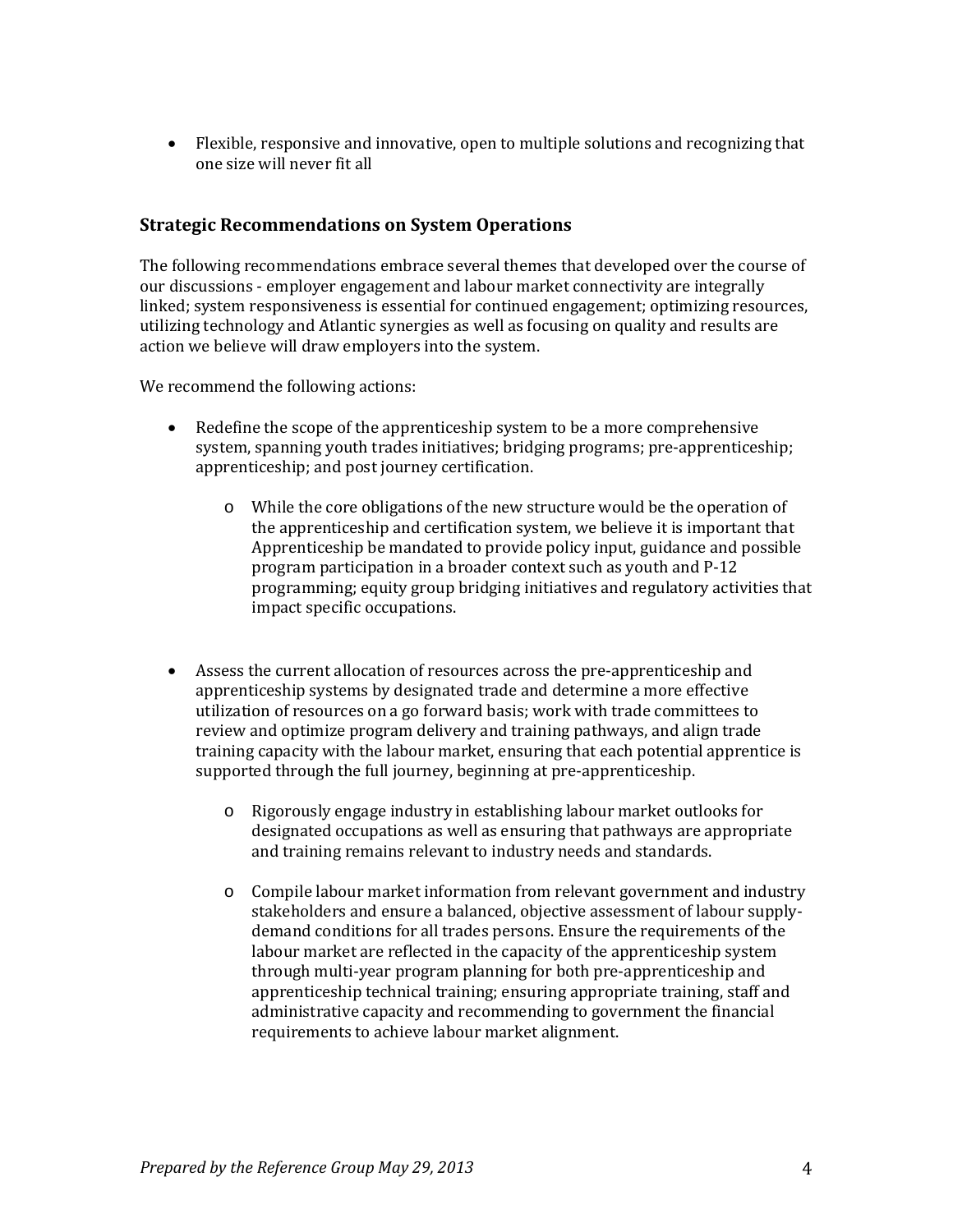- o Explore the feasibility and suitability of reallocating current government funding for the delivery of pre-apprenticeship programs to enhance the delivery of apprenticeship technical training by designated trade.
- o Provide information in partnership with other organizations to parents and potential apprentices regarding the opportunities, pathways and employment potential for designated trades.
- Develop and carry out a comprehensive quality initiative, setting service delivery standards and monitoring performance to ensure industry and apprentice needs are being met in all training aspects of the system- administration, assessments, preapprenticeship, apprenticeship technical training, on-the-job mentoring and enforcement.
	- o Establish specific performance measures and service delivery standards through stakeholder consultations on system wide issues as well as an individual trade level.
	- o Individuals need help;—before enrolling in a pre-apprenticeship program in making more-informed decisions about the training and, subsequently, the trade they are considering pursuing. Establish either a pre-screening test or offer a self-assessment tool that explores their suitability for a trade.
	- o Value innovation; alternative and multiple program delivery options leveraging technology and partnerships including at the Atlantic level where ever possible to maximize the opportunities for apprentices and to streamline program delivery costs, improve accessibility for both apprentices and employers.
	- o Report annually to stakeholders on the on actual performance as well as seeking input on the need to adjust or alter the measures and standards.
- Create and implement a system of supports for pro-active employer engagement by sector/trade that better defines the employer role and responsibility, engages those not currently participating and provides the appropriate and relevant forums for participation, leveraging existing industry associations and sector councils.
	- o Establish clear duties and responsibilities for each party to the systememployer including joint apprenticeship training committees; apprentice; journeyperson; training provider and apprenticeship board. Hold each participant accountable for compliance with these duties.
	- o Establish an appeal or ombudsman function to allow for complaints to be investigated when one of the parties believes these duties have not been fulfilled.
	- o Develop program and regulatory linkages that reinforce the value to employers of hosting apprenticeship whether this is through the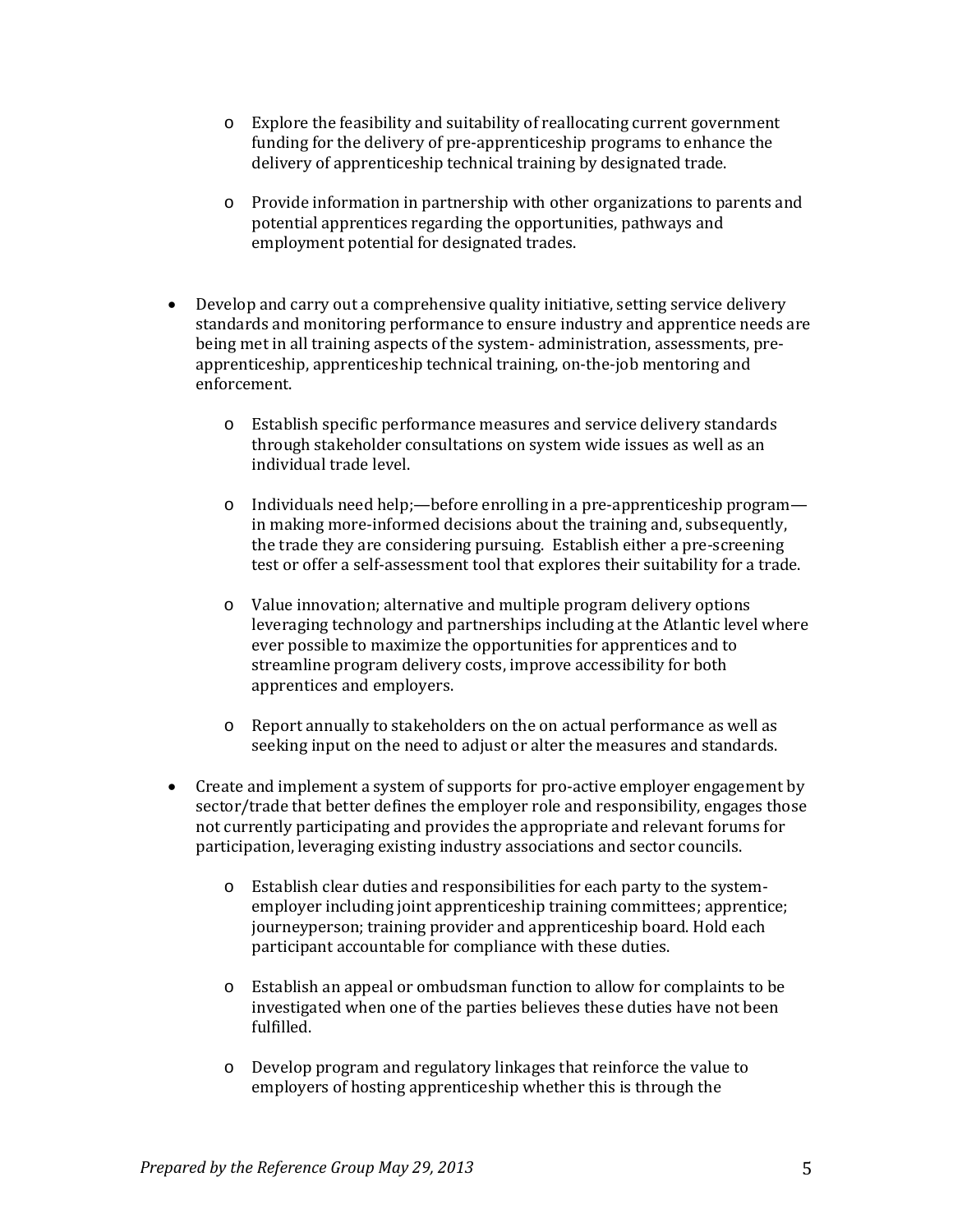procurement system; workers compensation system or business licensing requirements.

- o Recognize that employers in specific sectors, regions or trades may require more program supports than currently exist to ensure that they are able to comply with program delivery standards.
- o Position employer engagement in apprenticeship as an investment and benefit in terms of dollars and time, as opposed to as an expense; develop strategies to encourage apprenticeship as the preferred pathway for employers to fill their human resource requirements.

# **Specific Recommendations regarding Governance Structures and Accountabilities**

The Reference Group has discussed key attributes of a governance system which we believe if implemented as outlined will significantly enhance employer engagement throughout the apprenticeship system. The critical components of the proposed governance model include:

- Mandate: Under the *Apprenticeship and Trades Qualification Act* the new governance structure is responsible to:
	- o create a relevant, accessible and responsive apprenticeship training and certification system to meet employers' and employees' needs and priorities
		- Apprenticeship training to be defined to include formal preapprenticeship as well as apprenticeship technical training and on the job training
	- o support employer and employee participation in learning, skills development and certification
	- o designate trades, remove designated trade's designation, recognize former designated trades and regulate designated trades
	- o assign and recognize industry sector groups<br>
	o develop approaches in apprenticeship training
	- develop approaches in apprenticeship training and certification that support increased access, participation and completion by members of underrepresented groups
	- o administer and issue certificates, permits, endorsements and identification cards respecting the training, certification and registration of apprentices, tradespersons and journeypersons
	- o participate in interprovincial apprenticeship initiatives that are necessary to maintain the apprenticeship and trade certification program in good standing with respect to the Interprovincial Standards (Red Seal) Program; for training and certification and related matters
	- o create and contribute to an understanding of the labour market needs of industry and society
	- o influence decisions that impact the apprenticeship system and to build linkages to strengthen apprenticeship in such areas as youth programming and education; occupational regulation and business licensing and regulation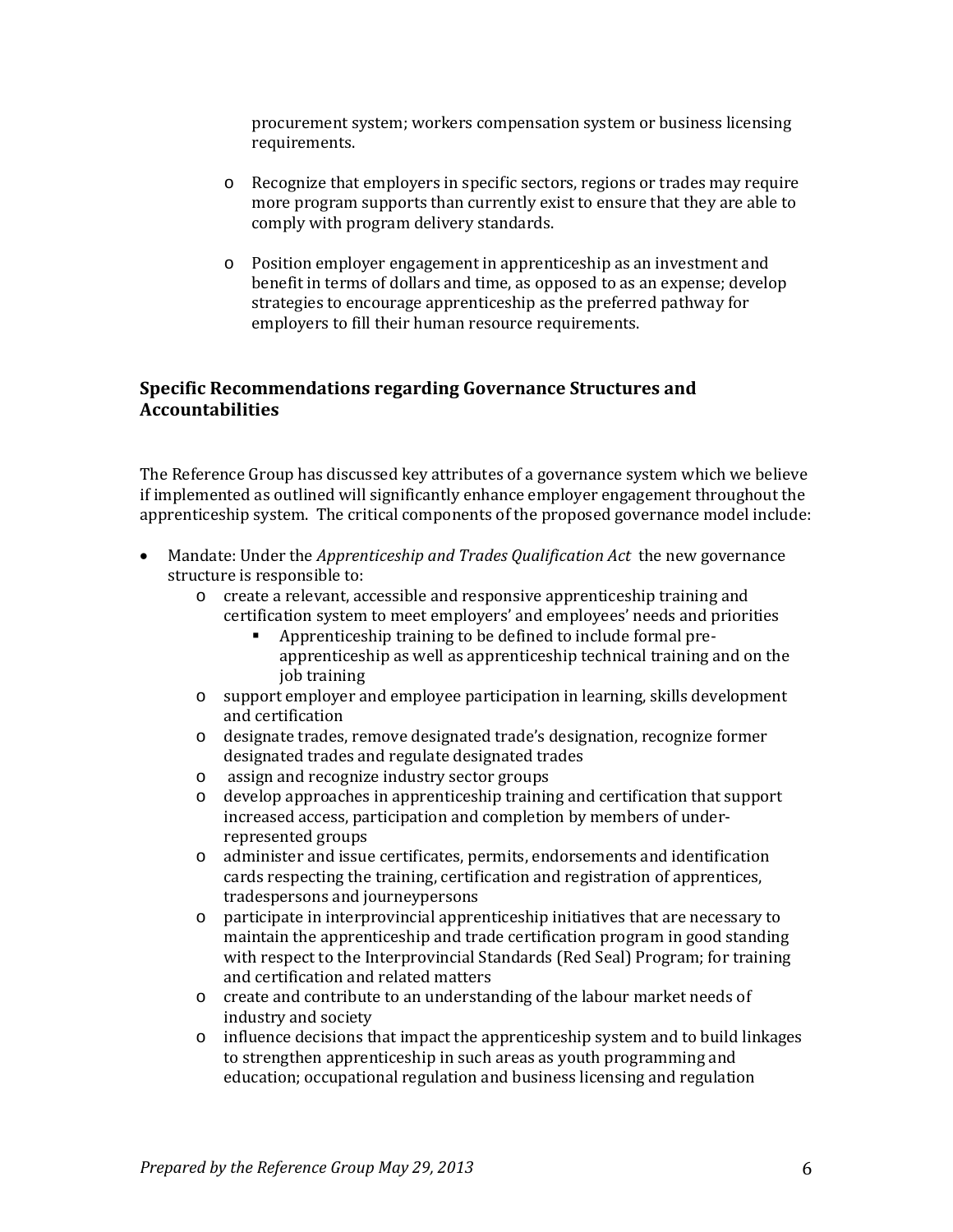- o work collaboratively with apprenticeship partner agencies to provide programs and services that further the goals of the Board
- o harmonize its apprenticeship programs in tandem with its Atlantic counterparts as committed to by the four Atlantic Premiers in April 2013.
- Composition
	- o A Board of Directors comprised of up to 15 members from which the members elect the Chair and Vice-Chair.
	- o The majority of the Directors equally representative of employers and employees should be selected by industry based on industry sector group nominations.
	- o Industry sector groups should be allocated seats proportionally in relation to the level of apprenticeship and certification activity in their sector.
	- o Other board members are selected by the Minister Responsible and represent additional stakeholders in the system including government, training providers and equity groups.
	- o The Board should ensure a broad representation of industry interests is reflected in its composition, including large and small businesses and geographic regions of the province.
	- o The Board should also balance industry organization nominees and representatives with individual employers and journeypersons, ensuring a broad range of opinions and perspectives.
	- o Director competencies
		- The Directors should contribute to the Board through their knowledge, skills and experiences. Required Director competencies include: leadership experience; industry sector knowledge; governance experience and financial literacy. Desired Director competencies include: accounting/audit; advocacy/communications; stakeholder relations; human resource management; diversity; performance management; information technology; marketing; legal/regulatory; labour relations; government relations; operations; project management; strategic planning and critical thinking.
	- o Nomination process
		- Taking into consideration the competencies, skills and other interests/needs of the Board, the industry sector groups will be requested to present nominations for the industry representation on the board.
		- Government seats to the board will meet the normal requirements for appointments to agencies, boards and commissions for voting members.
		- Ex-officio representatives will be appointed by the Minister Responsible.
	- o Compensation
		- Directors should receive some form of compensation, recognizing the fiduciary and strategic responsibilities associated with the new Board.
- Authority
	- o Legislation will establish the authority of the Board and extent of its independent authority.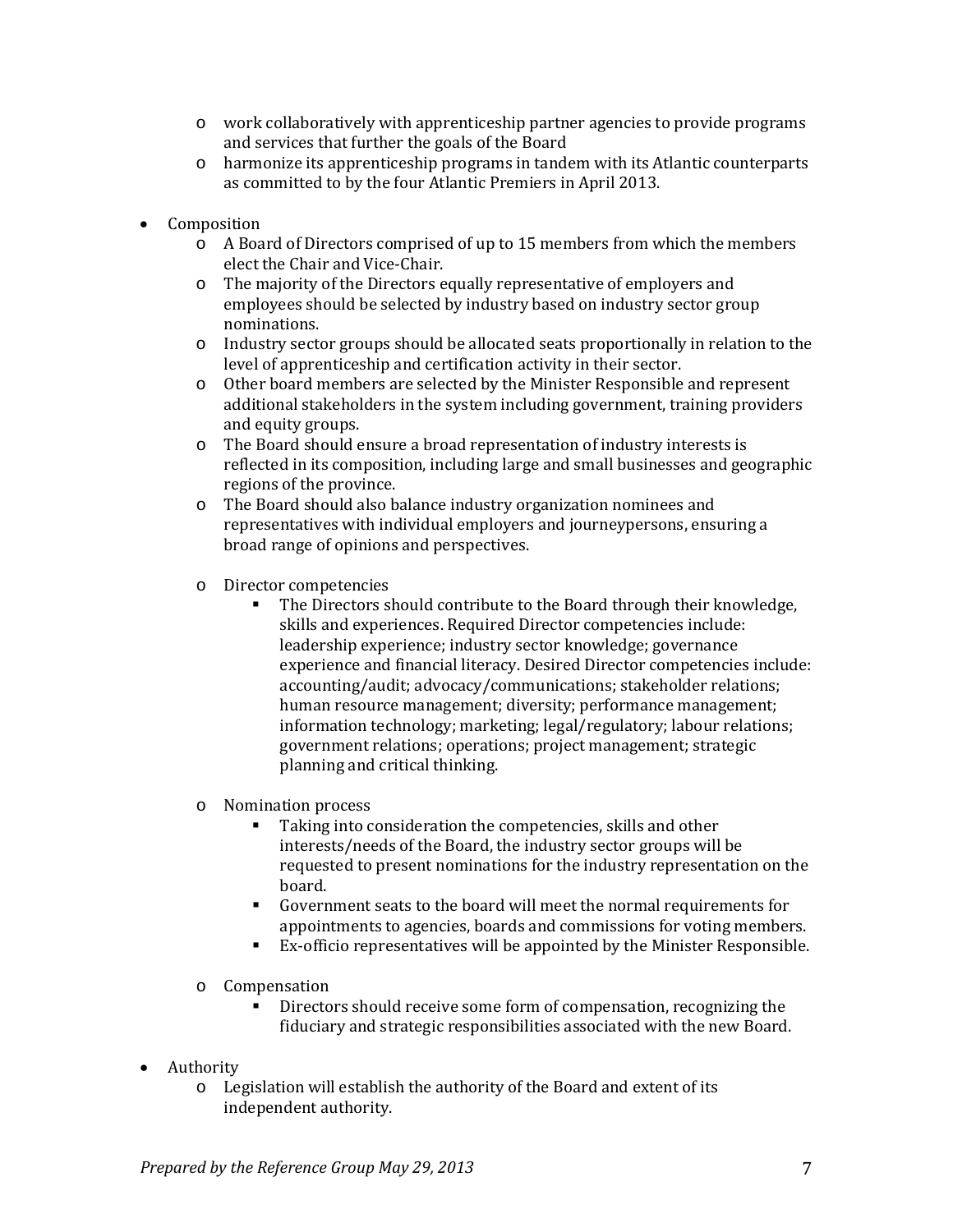- o The Board should be able to set or advise on budgets, financial allocations, human resources, user fees and enter into contracts.
- o The Board should have ability to create policies and to approve regulations including the designation or removal of designation of the trade.
- Human Resources
	- o Executive Director/CEO shall report to the Board and may be selected by the Board of Directors.
	- o The regular employees of the new structure will be members of the civil service, participate in civil service collective bargaining, benefits and pension plans.
- **Finances** 
	- o The Board will be responsible to account for and report on its operations subject to independent audit and/or review by the auditor general for Nova Scotia.
	- o The Board will present an annual budget and business plan for approval of the Minister.
	- o An annual report will be tabled with the Minister Responsible within three months of the fiscal year.
- Corporate Structure
	- o The Board would operate with three standing committees- Finance/Audit; Governance and Human Resources.
	- o The Board would have the authority to create trade advisory committees for designated sectors as well as to create ad hoc committees.
- Industry Sector Groups
	- o The Board would recognize industry sector groups comprised of employers and employees and their respective organizations, for organizing of designated trades in the Construction; Motive Power; Industrial (manufacturing) and Service sectors.
	- o Industry Sector groups would be responsible to nominate representatives to the Board.
	- o The Industry Sector group network will form the primary stakeholder group providing industry input and feedback to the apprenticeship system.
- Trade Committees<br>
o Comnrised
	- Comprised of employers and employees and their respective organizations, journeypersons, apprentices, training providers, regulators, and equity group members in a designated trade or for a trade being considered for designation.
	- o Provisions to provide for cost recovery of wages and reasonable expenses should be made to ensure that no individual is penalized or prevented from participating in a trade committee.
	- o The Committees will be responsible to:
		- create multi-year human resource plans for the trade<br>■ make recommendations to the Board with respect to:
		- make recommendations to the Board with respect to:
			- training program capacity and delivery
			- assessment and prior learning requirements
			- apprenticeship pathways
			- entrance requirements for apprentices
			- curricula for courses for pre-apprenticeship as well as apprenticeship training
			- matters related to the regulation of the trade including ratios
			- programs to support employer engagement
			- And other matters that the Board may request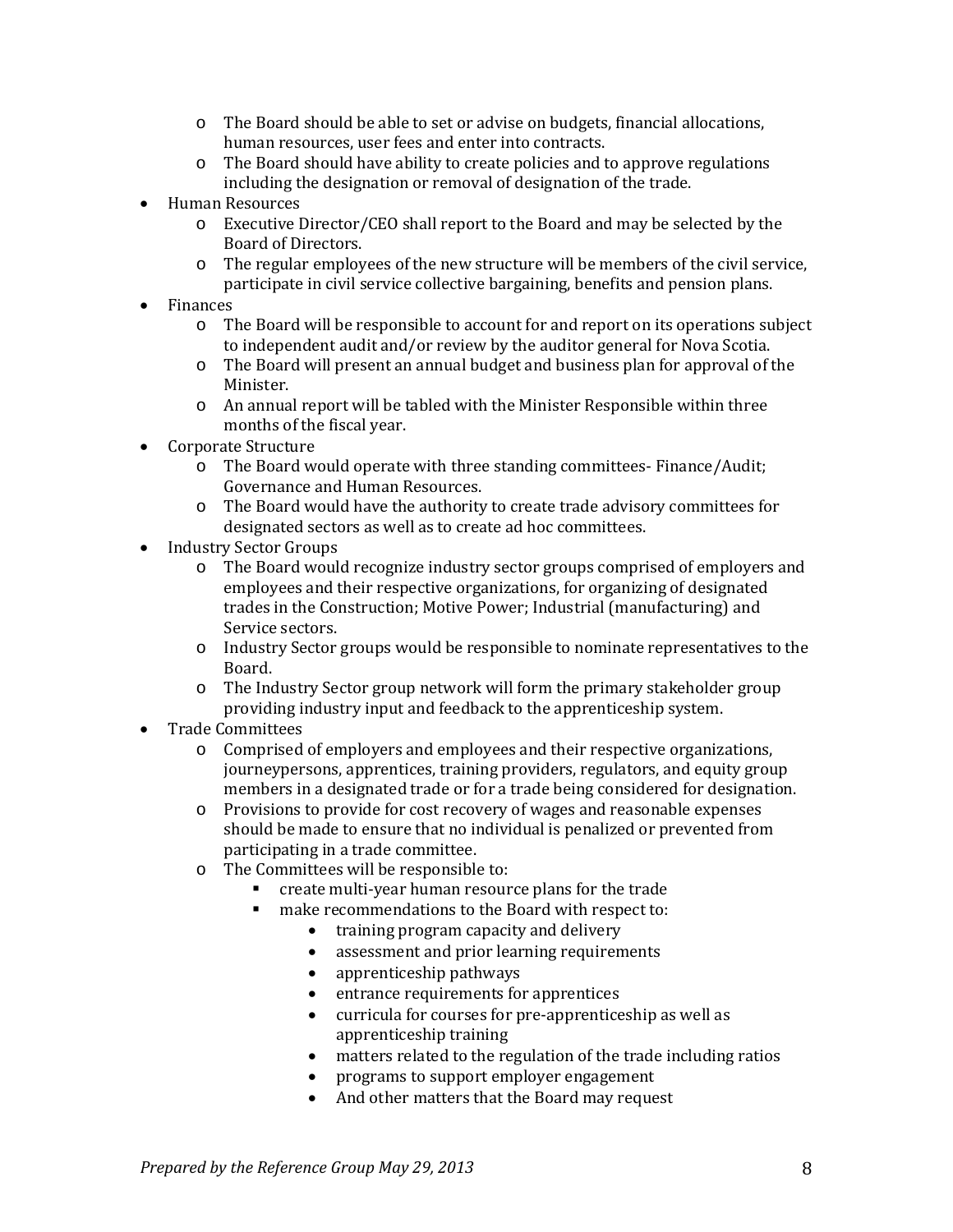- harmonize with their Atlantic Counterparts in areas identified by the respective Premiers.
- Ad Hoc Committees
	- o Committees created by the Board are accountable to carry out work related to a specific mandate and time frame.
- Government Regulatory Authority
	- o Make regulations defining the roles and accountabilities of the Board.
	- o Final authority over the compulsory certification or removal of compulsory certification of a designated trade.
- Accountability
	- o The Board will hold an annual general meeting and plenary session with industry stakeholders inviting from the complete list of industry sector group representatives as well as the public at large. The Board will report on its strategic goals, objectives and performance as well as seeking input and guidance on future priorities, issues and planning.

# **Next Steps**

The Reference Group understands we are recommending significant change. We understand that a tremendous amount of work will be required on many fronts to move the apprenticeship system from its current level of performance to the state we envision. We offer the following thoughts on the next steps:

- Board detailed definition phase
	- o A more detailed and comprehensive description of the Board will be required including the governance framework, relationships with industry sectors, government and NSCC, accountabilities, budgets and business plans.
	- o A critical balance needs to be achieved between the future board and its ability to influence its own future and the detailed planning within government in preparation for the transition including the legislative changes as well as government budget processes for 2013/14 and 2014/15.
- Industry validation:
	- o We anticipate that this report and its recommendations will require validation with all stakeholders and with the public at large.
	- o Reference Group members are prepared to continue to serve as a resource to government as both the consultation and definition phases proceed and until such time as an interim board is appointed.
- Transition planning
	- o Dedicated resource at the volunteer and staff level including a budget will be required to support the transition so as not to distract from the current operations of the Apprenticeship Training Division.
- Ongoing system investments and operational planning<br>
o Integral to the success of the new governance free
	- Integral to the success of the new governance framework for the apprenticeship system is increased funding whether as new allotments or as a reassignment of existing funds within the existing systems. The importance of adequate funding of the system to ensure apprentices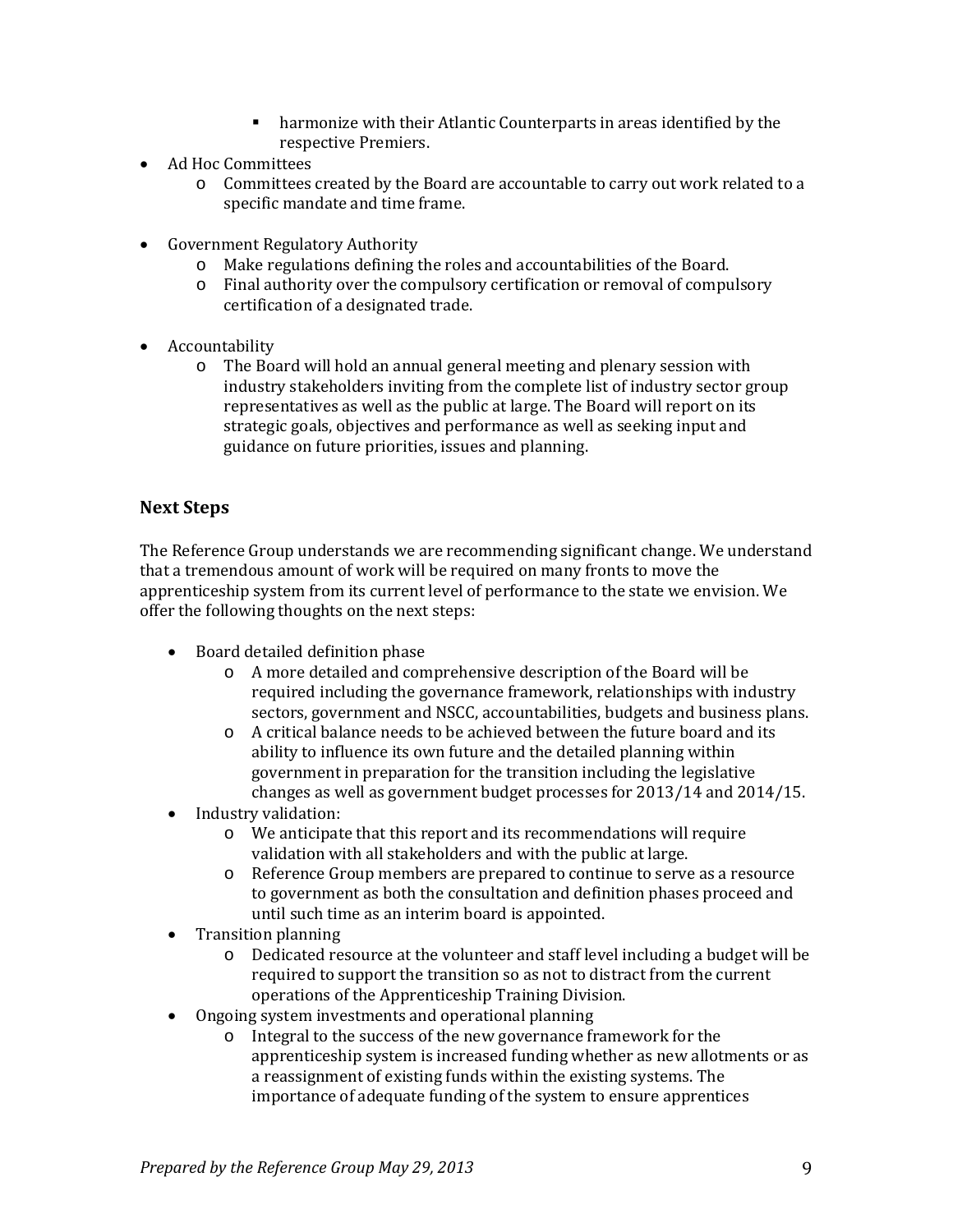complete within five years and to provide for growth in both registrations and completions cannot be overstated. Investments in system capacity are required immediately.

- o A number of the recommendations including the quality and information technology initiatives we believe should begin immediately.
- o Atlantic cooperation including industry engagement should also be supported as a priority.
- o Industry consultation on performance standards, labour market requirements should not wait until the new structure is up and running to be begin anew. We recommend that, as part of the transition, resources be allocated to allow the Apprenticeship Training Division through the current Apprenticeship Board in partnership with training providers to establish four industry sector groups (Construction; Motive Power, Industrial and Service) to begin the following work.
	- Detailed definition of the sector groups network including the specific trades to be included within each sector and the employer and employee organizations to be recognized
	- Review the existing pre-apprenticeship and apprenticeship programs available; assess the labour market needs of these sectors; conduct a gap analysis; and make recommendations on the priorities for re-alignment of training program delivery, options for apprenticeship pathways and opportunities to improve employer engagement
	- Make recommendations on the priorities within the sector for setting up of active trade committees, including the appropriate representation on these committees.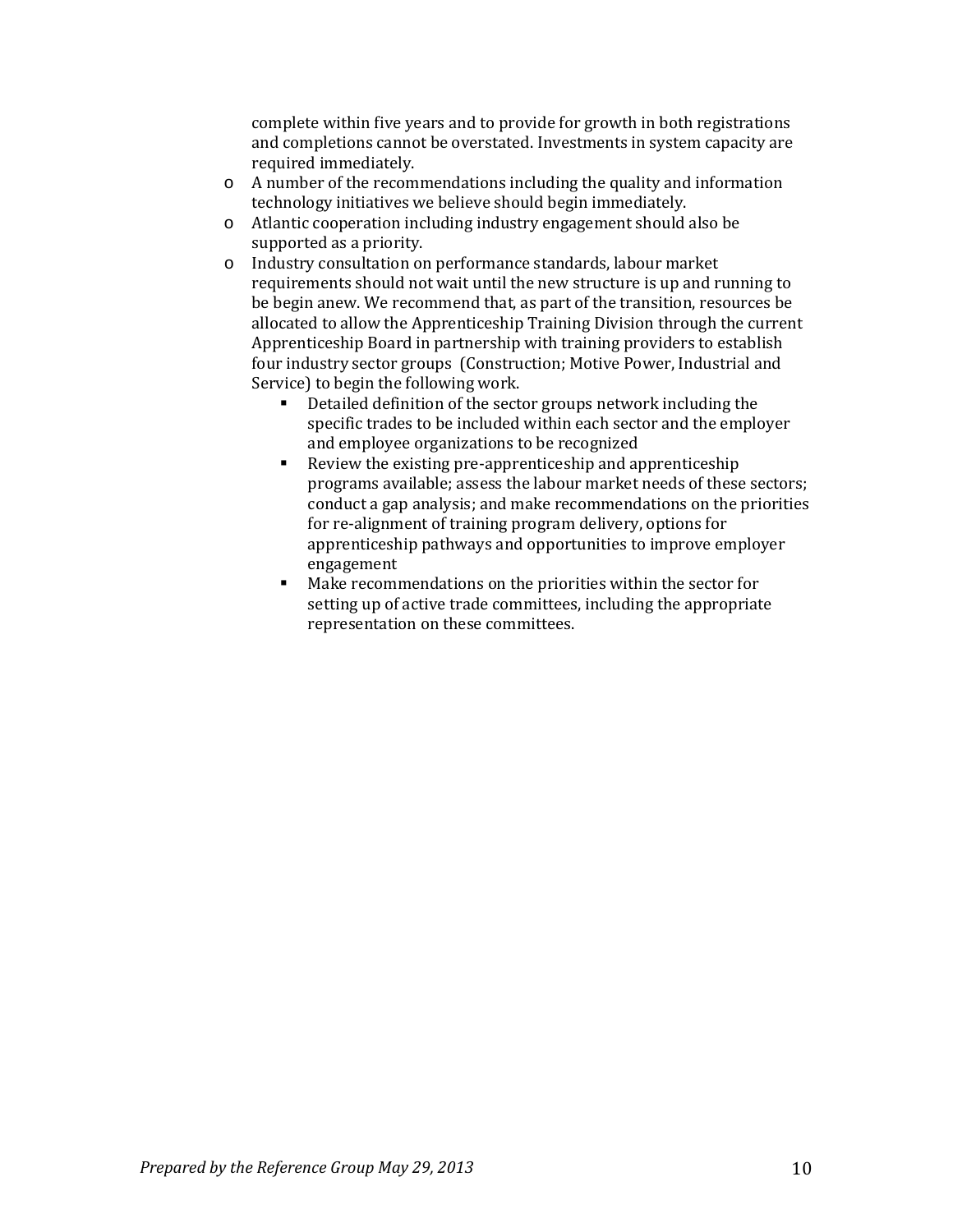# **Nova Scotia Governance Model**

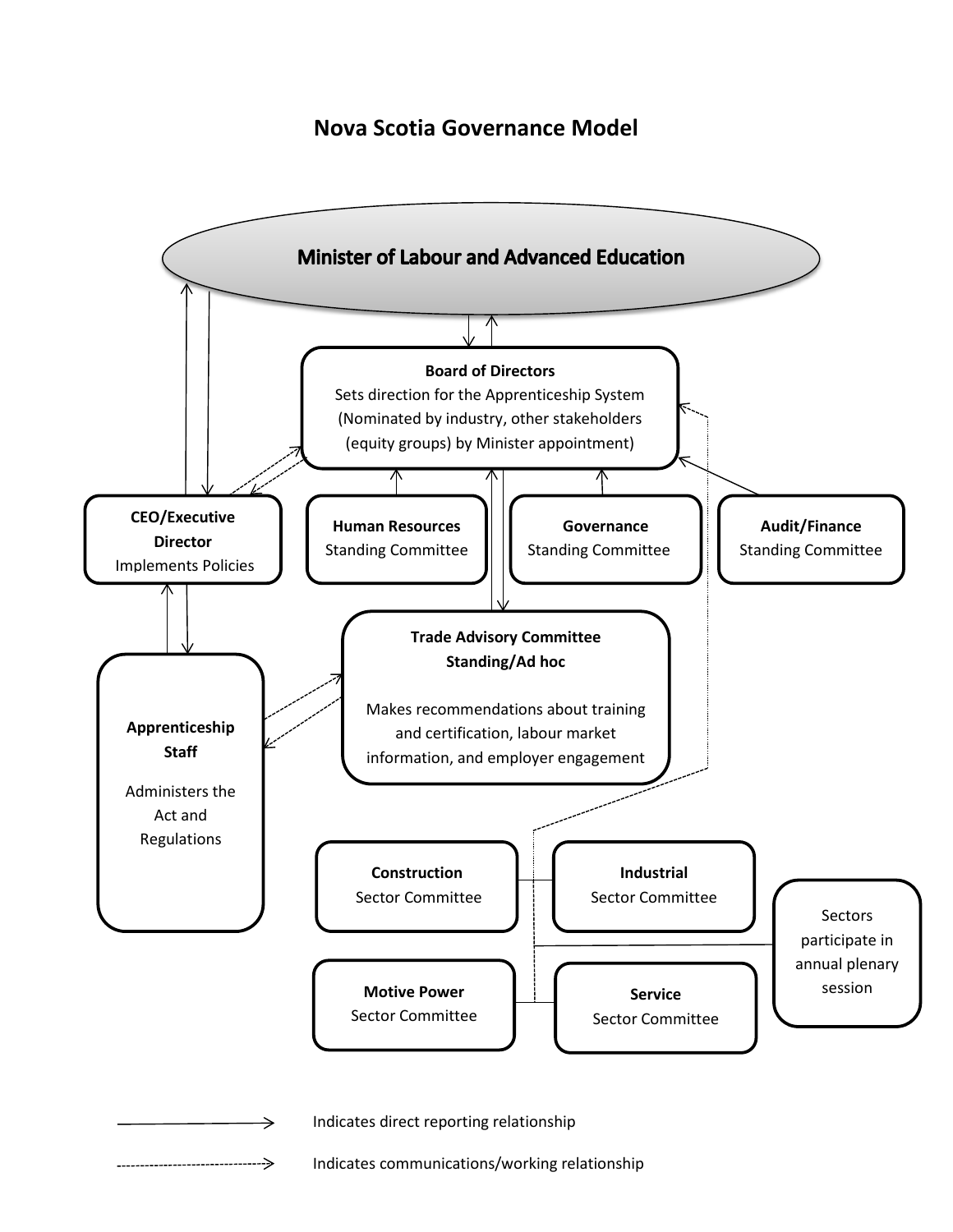# **Appendix One**

Six key questions were referred from the Panel to the Reference Group for consideration. The following summary highlights key elements of the conversations that resulted.

**1. If you could have the perfect apprenticeship model for Nova Scotia 3 to 5 years from now, what would it look like taking into consideration the following components? (Pre-employment training; workplace training; technical training; advisory responsibilities-trade advisory committees, Board, trade associations; program administration-compliance, information management and client processing; and other)**

-create a true apprenticeship journey that reflects workplace realities and demands for each trade; places value on continuity of labour force attachment with a high level of conversion from bridging, youth and pre-apprenticeship and successful apprenticeship completion -engage industry in comprehensive dialog on labour market outlook for each trade; program design and delivery ; employer supports; delegate authority to industry committees to mandate change and monitor system performance

- align labour market needs and practices through each phase youth apprenticeship/preapprenticeship/apprenticeship delivery including candidate selection; appropriate screening including aptitude testing; scheduling and technical training delivery to become an extension of the workplace

-encourage and support multiple pathways through the system; bridging programs; innovation and the application of technology

-resource the system to ensure apprentices in all trades can complete within 5 years of registration

### **2. What do employers need or need to do to become full participants in Nova Scotia's apprenticeship program?**

**a) What should employers be expected to do?**

**b) What current government supports to employers could be changed? (training; financial; modified pre-apprenticeship?)**

-employers need a meaningful role, where there is a link between inputs and outcomes - employers must come to the table ready to take on much of the responsibility for system and individual apprentice success – a bit less about what government and training institutions are going to do and more about what employers need to do, i.e. - active participation on trade advisory committees with associated decision making responsibilities

- clearly established expectations for employers allowed to host apprentices; employers are not one size fits all; program supports for direct entry or that a first time host employers may require greater system support; joint registration agreements; industry associations, sector councils should all be involved to improve completion and conversion rates -incentives may be required to ensure employers register a full range of apprentices from youth to final year; government programs such as procurement or licensing activity should value/require apprentice registration

-ease of apprenticeship system access with mutiple points is critical to all participants including 'my account' concept; online registration; records updating; training registration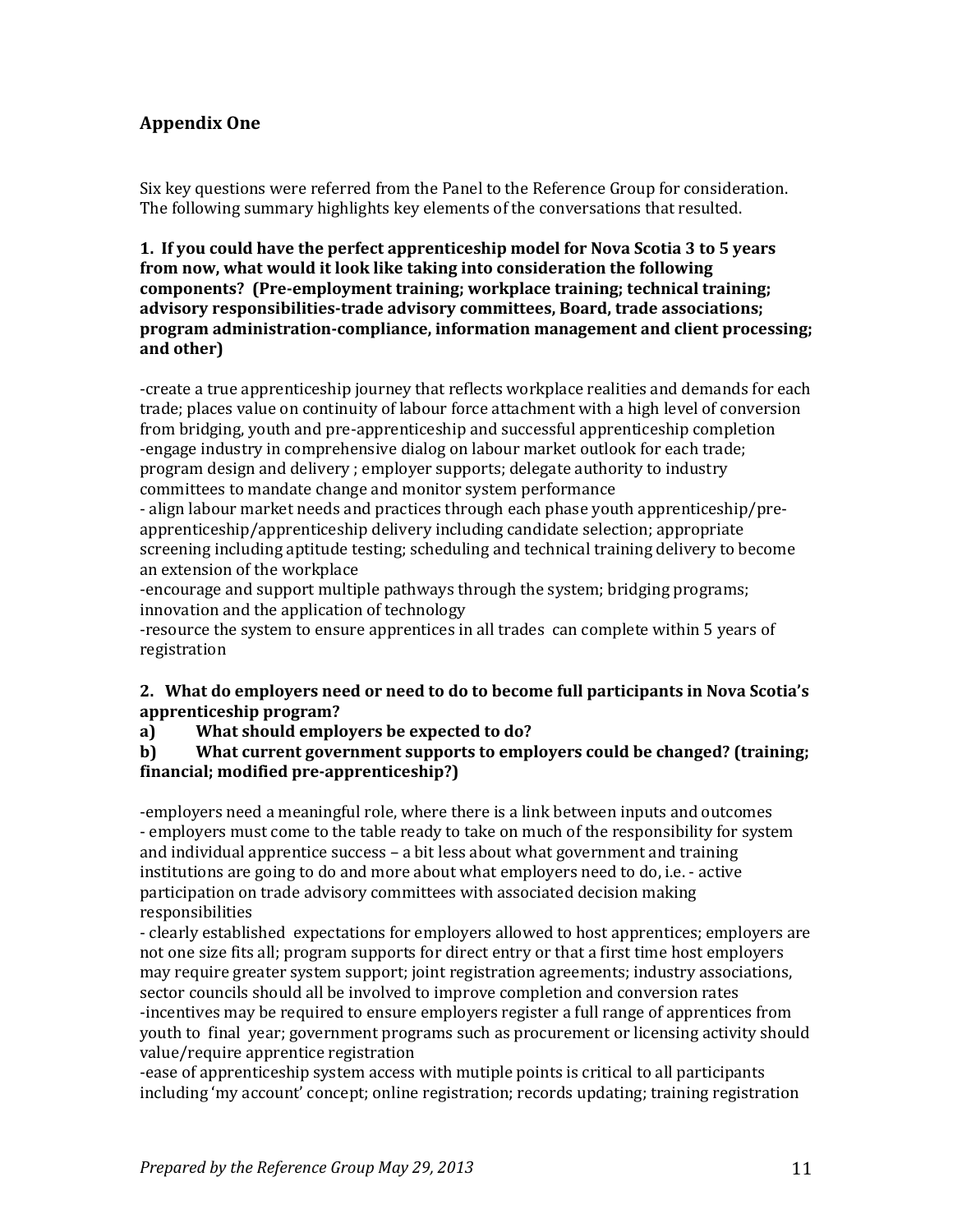over multiple year; contemporary communications system that can target messages to groups of employers or apprentices; knowledge management system to optimize system efficiency and operating capacity

- need to reform EI practices for the purpose of reducing or eliminating participation barriers

# **3. How can employers and employer/labour associations contribute to effectively plan apprenticeship programming?**

-active participation in trade committees; providing input on trade practice changes and technologies; reviewing and guidance on program effectiveness; identifying solutions/options to program access, changes in labour market conditions affecting registrations; labour market demand in the short and longer term -valuing the apprenticeship journey by supporting apprentices; planning access to technical training; obtaining feedback the training and cycling this back into the system; celebrating conversions, registrations and completions and encouraging journeypersons who become mentors

# **4. How can government, industry associations and training providers work better together to educate employers and promote careers in apprenticeship trades?**

-leverage existing programs wherever possible, development common themes and high level messages targeted individually at potential apprentices and potential employers -coordinate efforts regionally and nationally where possible -recognize that a successful program with high conversion and completion rates will market itself

# **5. How can employers and industry associations create an environment where under-represented groups have the opportunity to fully participate in the apprenticeship system?**

- ensure a sustained focus on shifting the culture and the lens from which the industry and system operates; working in stages; creating experiences for employer/employees to connect with under-represented groups

-develop accommodation supports and awareness for both apprentices from underrepresented groups and employers and to develop an overall understanding of diversity and its benefits

# **6. What legislative and/or regulatory changes are needed to support participation? (ratio; other issues?)**

-implement an independent governance structure with oversight of youth; bridging; preapprenticeship; apprenticeship and post journey programming and employer support -harmonize regulations and program delivery at the Atlantic level -devolve appropriate decision making authority to new apprenticeship board and to trade committees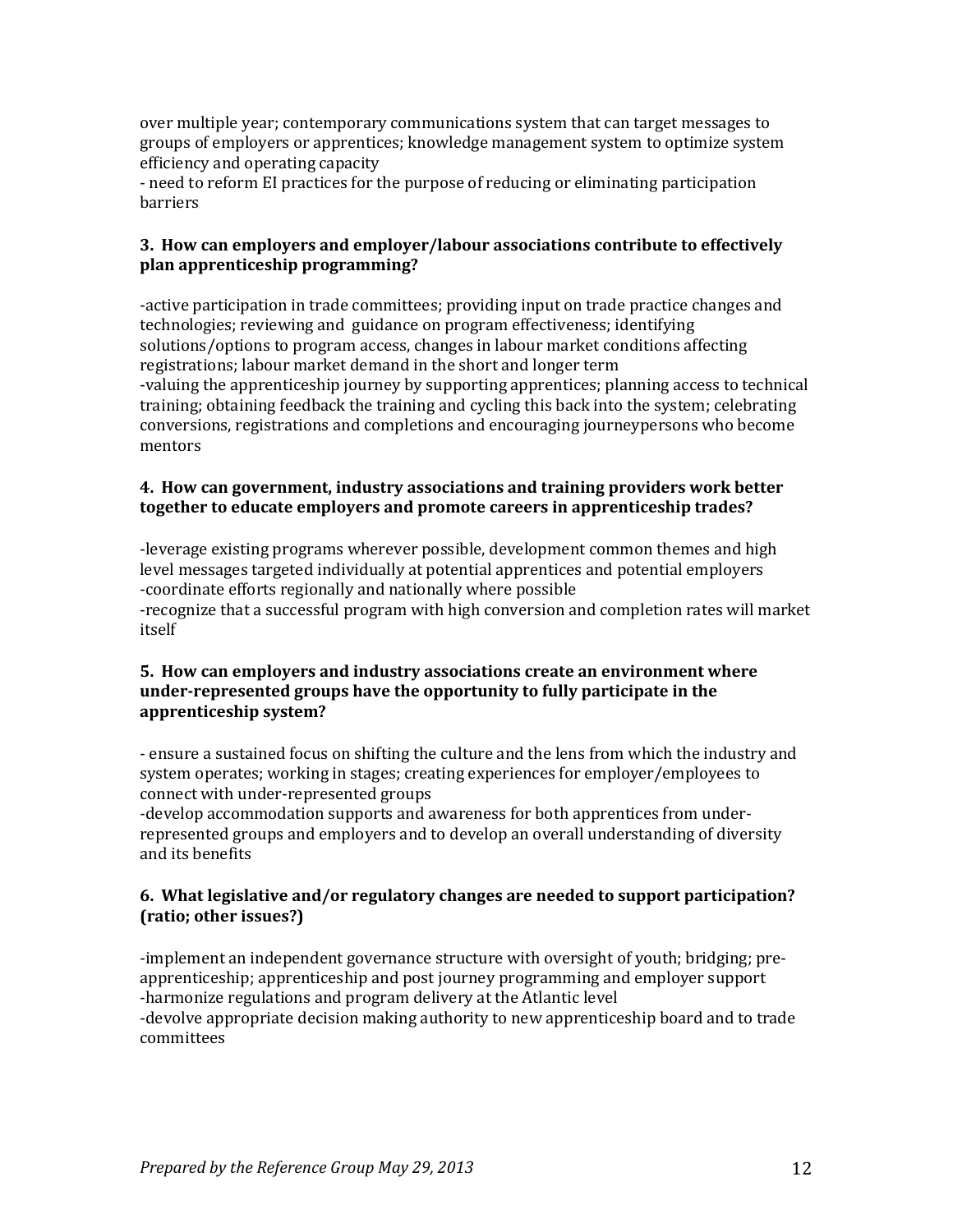# **Appendix Two**

The Reference Group on Apprenticeship in Nova Scotia ("the Group") was formed to provide diverse perspectives and a broad context to central issue of employer engagement in Apprenticeship. Six key questions were posed to the Group for response and feedback, as well as an opportunity to provide additional thoughts and advice. The Group held six full day meetings with the support of facilitator Wayne Woodard. Presentations from the Apprenticeship Training Division; NSCC, Carpenters and Millwrights Training Centre and the Atlantic Workforce Initiative assisting in rounding out the discussions. A number of senior officials from the Department of Labour and Advanced Education also participated in the discussions including Sandra MacKenzie, Marjorie Davison, Elizabeth Mills, Joe Rudderham and John Alan Brown.

Members of the Reference Group are:<br>- Scott Blakenev. Atlantic Dodge

- Scott Blakeney, Atlantic Dodge<br>- Heidi Boudreau, Port Hawkesh
- Heidi Boudreau, Port Hawkesbury Paper
- Douglas Campbell, Michelin (Granton Plant)<br>- Greg Cole Colebuilt
- Greg Cole, Colebuilt<br>- Chin Dickison, Nova
- Chip Dickison, Nova Scotia Boat Builders Association
- Kevin Gerrior, Nova Scotia Community College
- Darlene Grant-Fiander and Lynn McDonagh-Hughes, Tourism Industry Association of Nova Scotia
- Peter Greer, Carpenters Millwright and Allied Workers<br>- Tom Griffiths, IBEW Local 625
- Tom Griffiths, IBEW Local 625
- John Kelly, UA Local 56
- Norm Kemp, Nova Scotia Apprenticeship Board<br>- Carol MacCulloch Landscane Nova Scotia
- Carol MacCulloch, Landscape Nova Scotia
- Rhonda Marks, Techtronics Machine Works Limited
- Bill McLellan and Mike Kydd, MERIT Contractors Association
- Clifford Murphy, Cape Breton Island Building and Construction Trades Council and Mel Gillis, Business Manager, UA Local 682
- Doreen Parsons, Advisory Council on the Status of Women<br>- Brad Smith, Mainland Nova Scotia Building Construction Ti
- Brad Smith, Mainland Nova Scotia Building Construction Trades Council